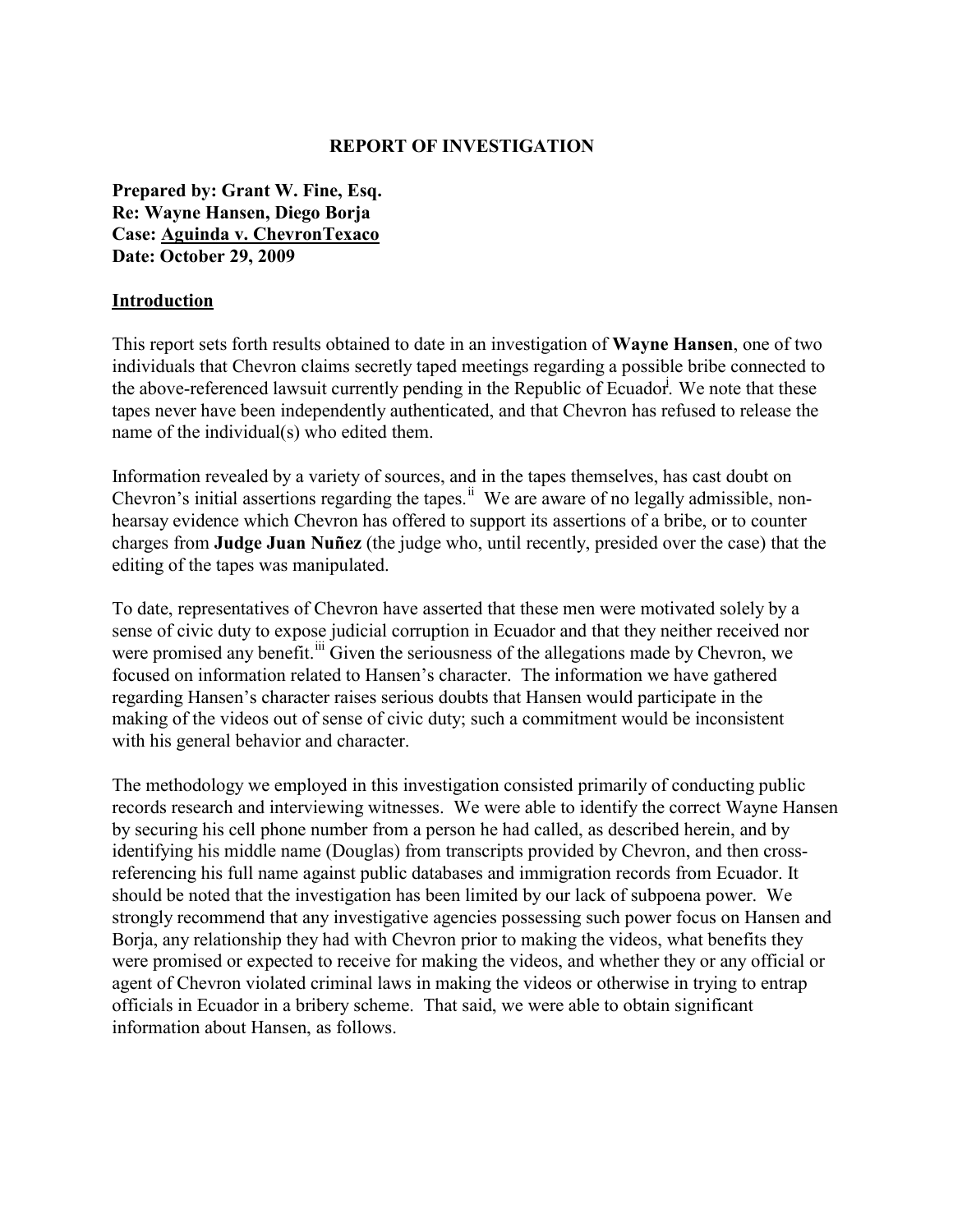Report of Investigation Grant W. Fine, Esq. Aguinda v. Chevron Texaco October 29, 2009 Page 2 of 17

## **Executive Summary**

These are the primary findings of the investigation with regard to Wayne Hansen:

- Wayne Hansen is a convicted federal felon. In 1986, he pled guilty in U.S. federal court in Texas for his role in a conspiracy to smuggle 275,000 pounds of marijuana from Colombia to the United States – an amount that today would have a street value of close to \$275 million.<sup>iv</sup> For this crime, Hansen was sentenced to serve two years and eight months in federal prison. $v$
- Hansen has no known ties to any environmental remediation company in the United States. Moreover, we did not find any engineering licenses in Hansen's name anywhere in the United States. According to witnesses with whom we spoke, Hansen does not have a scientific background. Thus, Hansen's representations in the taped meetings that he was "highly qualified" to perform remediation work and that he had an exclusive contact with Honeywell appear to be false.
- Evidence demonstrates that Hansen was in Ecuador continuously from April 18, 2009 to June 16, 2009 – dates that roughly coincide with the period of time when the videos were shot. On this extended trip, Hansen arrived in Ecuador approximately three weeks prior to the first of the taped meetings.<sup>vi</sup> He left Ecuador between the times of the third and fourth (and final) video taped meeting. vii Hansen also made numerous trips to Ecuador since 2006.<sup>viii</sup>
- Witness reports indicate that Hansen is a dishonest, unscrupulous man who is given to grandiose claims about his own wealth and who demonstrates a proclivity for get-richquick schemes. Witnesses who have known Hansen over the years refer to him as a "liar," a "con man," a "crook," and a "hustler<sup>ix</sup> Witnesses report that Hansen does not appear to have stable employment, and has transferred all his assets to his wife's name.
- Witnesses report that Hansen has a pattern of flouting the law. For example, Hansen did major construction work on his Bakersfield, CA home without proper permits, prompting the city to condemn his home as being too dangerous to be inhabited. This charge was brought by local authorities after repeated failures by Hansen and his wife to obtain necessary construction permits to do work on their house, dating back to 2006. In addition, Hansen has been successfully sued in civil court for unlawfully occupying a house and for a vicious attack by his two pit bulls on another dog. The plaintiffs in each case allege that Hansen lied in the course of defending himself in lawsuits stemming from these incidents.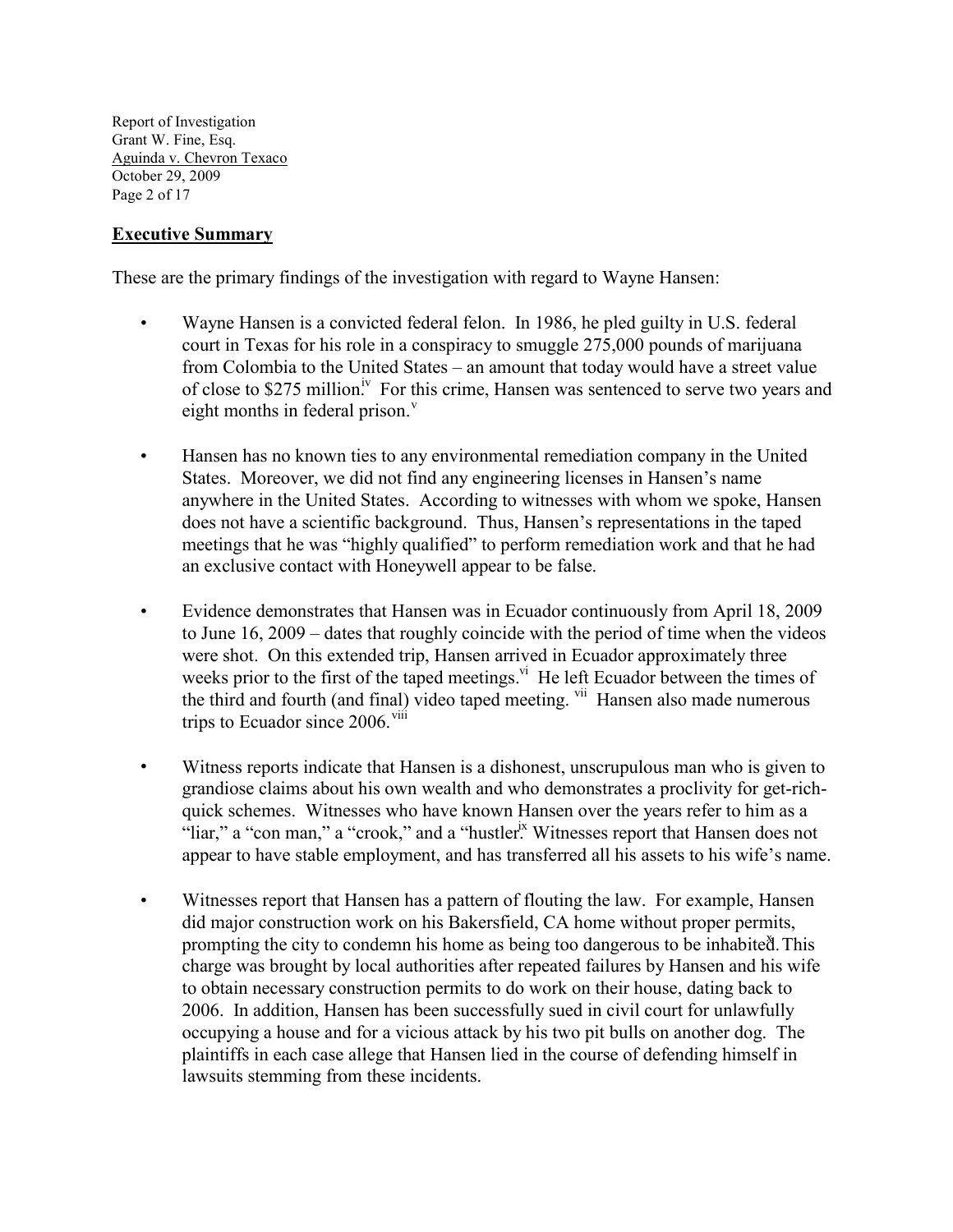Report of Investigation Grant W. Fine, Esq. Aguinda v. Chevron Texaco October 29, 2009 Page 3 of 17

> • Hansen has associated himself, and engaged in business transactions with, disreputable individuals -- at least one of whom is a convicted felon whom Hansen met while incarcerated in federal prison. These associates have been involved in shadowy business activities. One such activity appears to have involved soliciting investments for front organizations designed to appear as religious charities, and then misappropriating funds for personal use.

# **Wayne Hansen's Biography**

Wayne Douglas Hansen was born in Santa Monica, CA on August 6, 1947. His parents are **Lillian M. Hansen**, now 81 years old and a resident of Pasadena, CA. <sup>xi</sup> His father was **Douglas W. Hansen**, who died in 1999 at the age 72. Hansen has one sibling, a sister named **Suzie Hansen**.

Hansen attended high school in Van Nuys, California, graduating in 1966. <sup>xii</sup> In January 1967, he enlisted in the Army, serving for roughly three years as a heavy equipment operator. During a portion of his military service, Hansen was stationed in Vietnam. XIII He received various military medals and was ultimately given an honorable discharge.

On August 28, 1969, while stationed at Fort Rucker, Alabama, Hansen married **Penelope Campbell**,<sup>xiv</sup> a woman whom he had known in high school. Hansen and Campbell lived in Alabama for six months until Hansen's release from active duty, at which point they returned to the Van Nuys, CA area. After Hansen's release from active duty, he (Hansen) worked in construction as a framer.

In a recent interview, Campbell described Hansen as a "hustler," a "liar," and someone who was "emotionally abusive." In explaining her reluctance to sign a declaration, she stated that she was afraid of what he would do to her if he found out what she said about him.

Campbell recalled that while she was married to Hansen, Hansen both smoked, and sold, marijuana. She said Hansen would buy a kilogram of marijuana at a time and that he would sell ounce quantities of marijuana to customers while keeping some marijuana for his own personal use.

Campbell's marriage to Hansen was over by 1972, less than three years after their wedding. Campbell only saw Hansen once after the divorce. She recalled that Hansen told her he had befriended a man by the name of **Fernando** (last name unknown), and he and Fernando were supposedly importing fish from South America. A document contained in Hansen's 1986 federal criminal file (see below), signed by Hansen on July 7, 1986, appears to indicate that Hansen was President of an international seafood company called Winky's Seafoods Internatinal, Inc.<sup>xv</sup>

According to Hansen's military records, Hansen attended two years of college (at an as yet unknown  $\text{college})$ <sup>xvi</sup>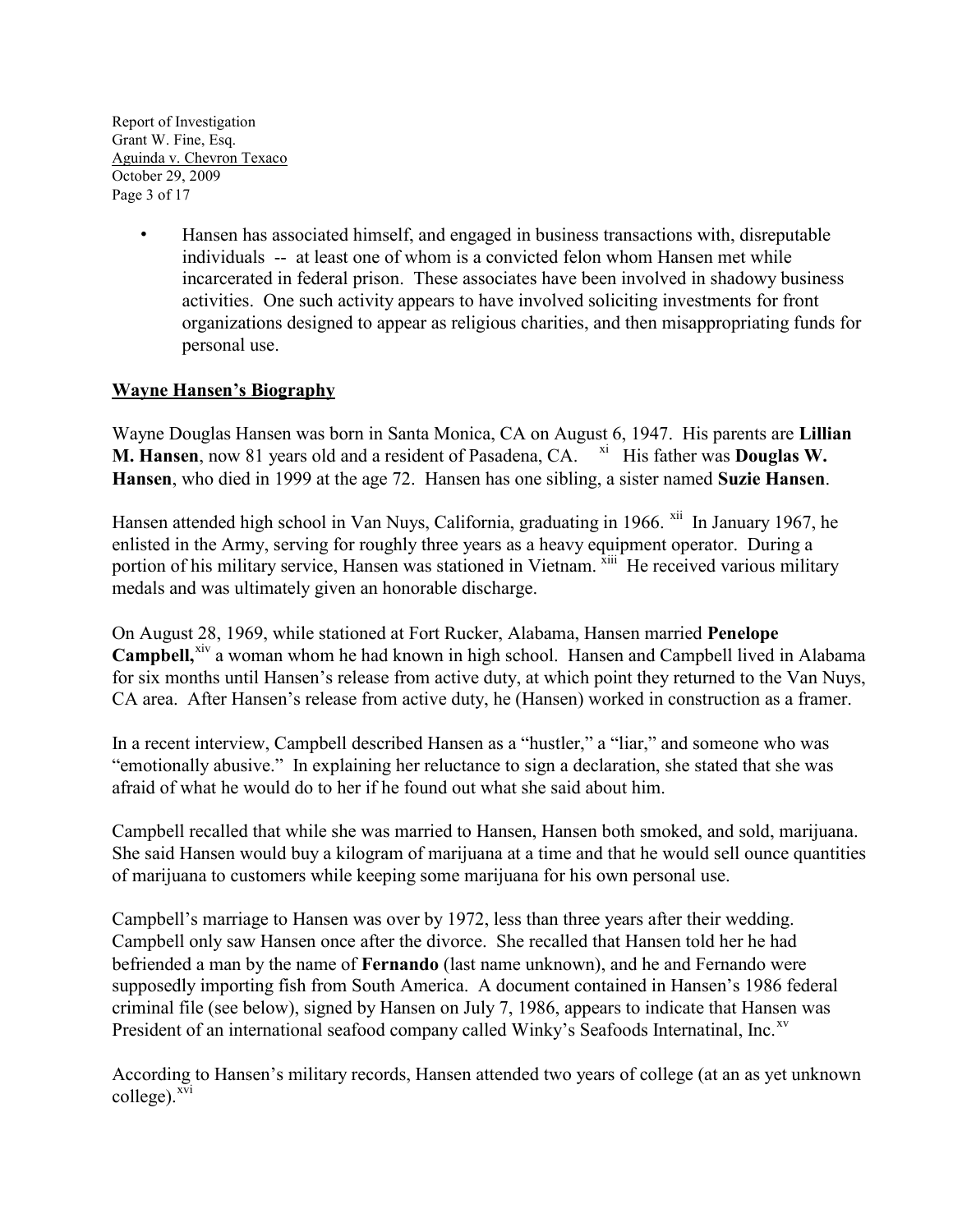Report of Investigation Grant W. Fine, Esq. Aguinda v. Chevron Texaco October 29, 2009 Page 4 of 17

## **Hansen's Felony Offense**

On August 29, 1986, Hansen was arrested by agents of the United States Drug Enforcement Agency (DEA) in connection with a conspiracy to import 275,000 pounds of marijuana to the United States from Colombia. Hansen was charged with three felony offenses, along with four other codefendants: a Colombian citizen **[REDACTED]**, Ochoa-Castaños,<sup>xviii</sup> U.S. citizen Henry Frank Campina,<sup>xix</sup> and Colombian citizen Martha Del xvii Mexican citizen **Enrique**  Carmen Sierra.<sup>xx</sup> The criminal complaint filed in the case indicated that the defendants conspired to smuggle the marijuana by air into the U.S. from Colombia, using Mexico, Jamaica, Haiti, and the Cayman Islands as staging areas.

Counsel was appointed to represent Hansen at public expense given that Hansen claimed indigence in a financial affidavit. He stated in the affidavit that he was self-employed and that he hadn't earned any income since  $1984.$ <sup>xxi</sup>

In documents contained in the court file, Hansen is referred to as "the cooperating defendant," suggesting that Hansen had, following his arrest, become an informant, or, in popular parlance, a "snitch." Further support for the suspicion that Hansen was a snitch was a reference (in the court file) to the fact that Hansen was being kept in protective custody. Often, cooperating witnesses (snitches) are kept in protective custody as a precaution, in order to protect them from retaliation by co-defendants on whom they are informing.

After Hansen's guilty plea, but before his sentencing, Hansen was released on a \$20,000 unsecured bond, subject to the conditions that he not leave the Southern District of Texas and that he stay with his aunt, **C.W. Hansen**, in San Benito, Texas. On January 7, 1987, Hansen was sentenced to serve thirty-two months in federal prison.<sup>xxii</sup> Documents contained in his criminal file indicate that he was released from federal prison on September 30, 1988.<sup>xxiii</sup> incarcerated at FPC Boron, apparently in accession to the judge's recommendation that he be allowed to serve his sentence near his home town. With time off for good behavior, Hansen was

Under the criminal statutes in effect at the time, Hansen would have faced up to 15 years in federal prison had he been convicted of the charges filed against him. <sup>xxiv</sup> His indicted co-conspirators received sentences ranging from 2 years, six months, to  $11$  years in federal prison.<sup>xxv</sup>

On June 4, 1987, apparently during the time that he was in federal custody, Hansen married **Lilianne Louise Brin**. This commenced what has been described as a long, stormy, on-again, off-again marriage. At one point (1991), Lilianne Hansen filed for divorce, but the action appears never to have been pursued. The records associated with that action do indicate that from July 1990 to at least August 1991, Hansen and Lilianne were separated. XXVI Witnesses report that Hansen and his wife are currently living together. However, one of Hansen's neighbors reported that Hansen and his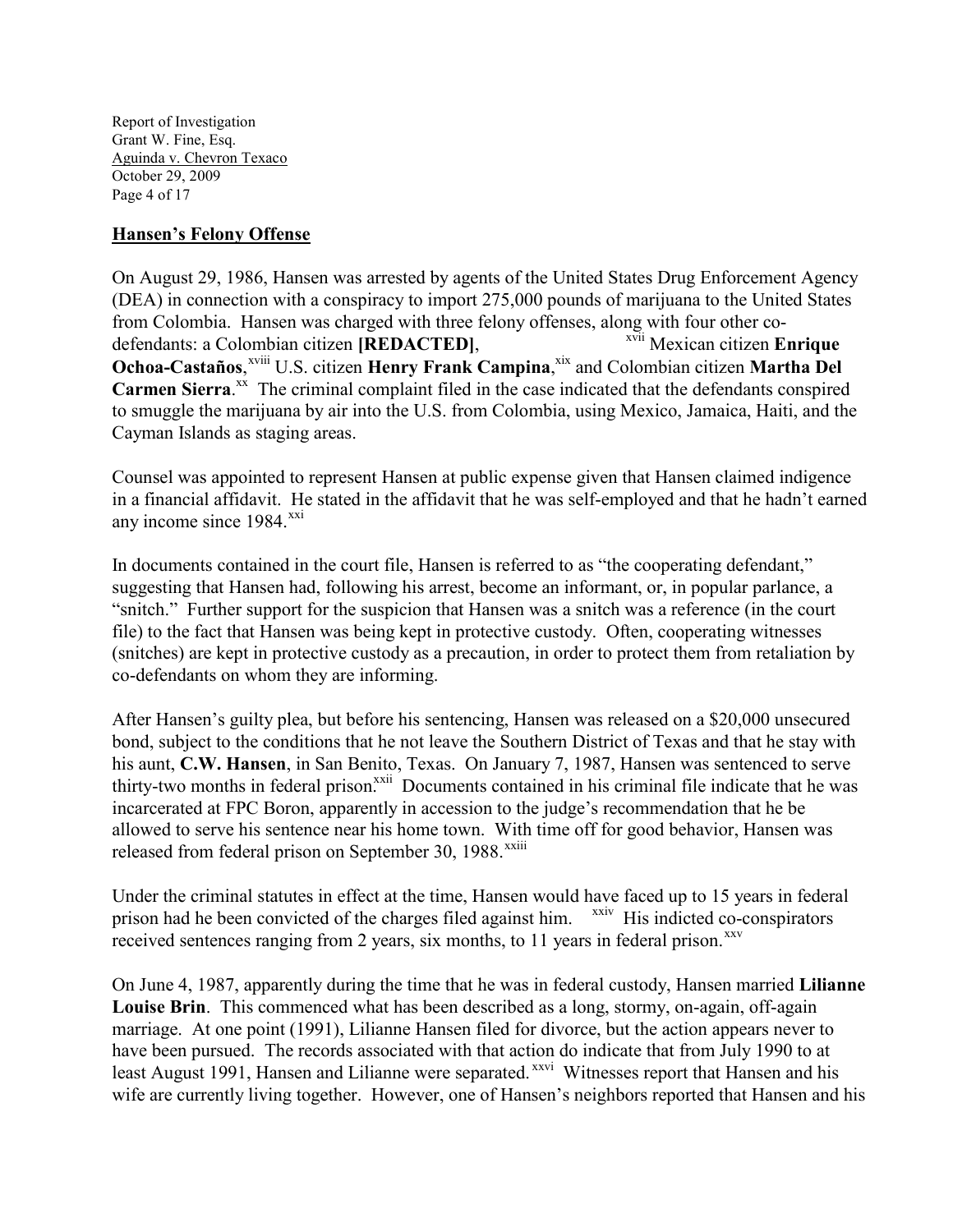Report of Investigation Grant W. Fine, Esq. Aguinda v. Chevron Texaco October 29, 2009 Page 5 of 17

wife could frequently be heard screaming at each other<sup>xxvii</sup> Lilianne is now 53 years old and works for Pacific Gas & Electric, a large California utility (reportedly in the mapping department).<sup>xxviii</sup> It is unclear whether Hansen and his wife had any children. $\frac{x}{x}$ 

Following his 1988 release from federal prison, Hansen lived in the following areas: Bainbridge Island (WA), Yucaipa (CA), Mentone (CA), and Bakersfield (CA). While in Washington, he appears to have started a construction business, Hansen Construction. <sup>xxx</sup> According to witness and out of South America.<sup>xxxii</sup> He also claimed he had been a pilot of military aircraft while in the Army.<sup>xxxiii</sup> accounts, while living in Washington, Hansen boasted of owning a large fishing boat (deep-sea type), as well as a helicopter.<sup>xxxi</sup> He stated to one witness that he was flying guns and drugs for the CIA in

# **Leslie Dutcher and the "Hooker" Hotel**

During the 1990's, Hansen engaged in various business ventures with two individuals, **Leslie**  Dutcher and Washington attorney William Plonske. Dutcher is a convicted felon.<sup>xxiv</sup> Hansen had According to Leslie Dutcher's ex-wife, **Kumja Dutcher**, <sup>xxxvi</sup> Leslie Dutcher was engaged in the related to his arrest in London for possession of a weapon, a fake passport, and diamonds. *xxxvii* met Dutcher while the two of them were serving their respective sentences in federal prison. business of smuggling diamonds from Thailand. His conviction, according to Kumja Dutcher, was

Dutcher and Plonske were close associates. During the 1990's and Plonske set up a series of what appear to be bogus religious nonprofit corporations, with the help of **John D. Fitzgerald** of Portland, Oregon. These corporations, such as "TMMT Services" and "Financial Freedom Ministries" were organized as a nonprofit, religious corporations. All of these corporations have since been dissolved. Fitzgerald and his phony religious nonprofit operation was the subject of a permanent injunction ordered by US District Court Judge Michael W. Mosman of Oregon.

During the 1990's, Leslie Dutcher began managing a huge, sprawling, dilapidated motel in Bakersfield, CA known as the Rancho Bakersfield Motel.<sup>xxxviii</sup> This motel has been referred to in the media as "the Costco of drugs, hookers, and guns".<sup>\*\*\*\*</sup> During this period, Dutcher was engaged in a variety of suspicious activities.<sup>xl</sup>

Hansen lived and worked at the Rancho Bakersfield Motel for extended periods of time during the 1990's.<sup>xli</sup> In 1993, Hansen and Dutcher launched a business under the name "Advanced" name for an entity called the "Rancho Senior Living Center."<sup>xilii</sup> This latter business appears to be Distribution Systems" (ADS). <sup>xlii</sup> Then, in 1994, Hansen, Dutcher, and Plonske, filed a business what witnesses have described as Hansen and Dutcher's effort, during the latter half of the 1990's, to open a retirement community on the premises of the Rancho Bakersfield Motel.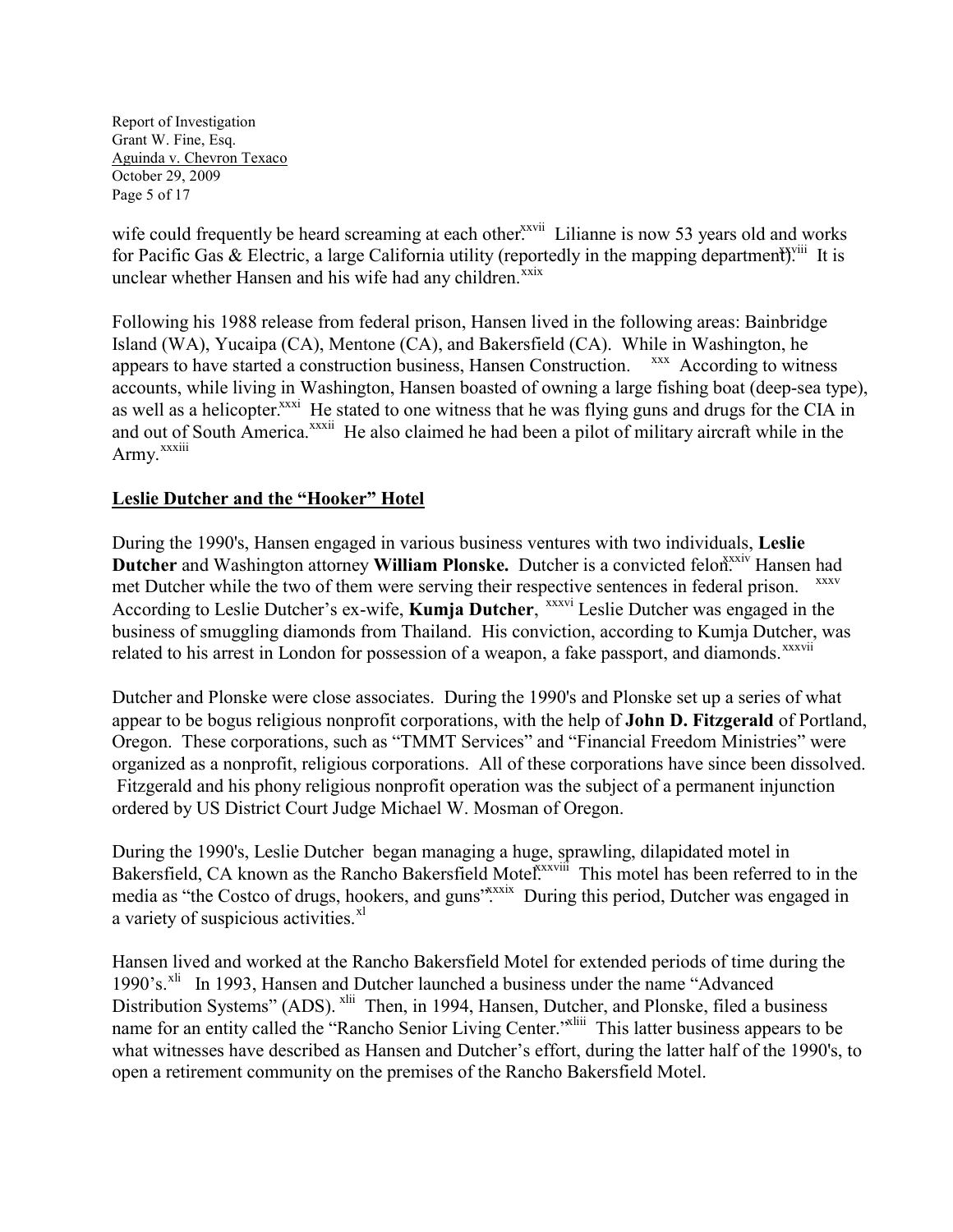Report of Investigation Grant W. Fine, Esq. Aguinda v. Chevron Texaco October 29, 2009 Page 6 of 17

Hansen and Dutcher enlisted the help of **Linda Rohlfing** (now **Linda Hardy**), a consultant in the creation of retirement homes for seniors. They told Hardy that they were business partners, they owned the Rancho Bakersfield Motel, and they wanted to turn it into a retirement city. Hansen and Dutcher hired Hardy to do a "profit and loss" analysis on the project, and to show them how to convert the units into handicapped accessible apartments in order to comply with regulatory requirements.

Hardy recalled riding around the Rancho Bakersfield site and surveying the rooms with Hansen. Hansen represented to Hardy that he was a building contractor, and he said he was going to do all of the construction and renovation work necessary to complete the project. Hardy stated that, during this period, Hansen was on-site full time. There were people living in some of the units, and Hansen appeared to be acting as something of a property manager.

Hardy described Hansen as "a con artist." "He was very personable," she recalled, but he "had an air, like a lot of con men do, of having a lot of money and being eccentric." She continued: "He was always talking about how much money he had over here or invested over there. He was always working on a big deal. He was one of those guys who was always trying to convince you he could get a million dollars when he wanted to."

Hansen and his partners never paid Hardy for her consulting work on the project, despite repeated promises they would pay her.

During the time that Hardy was assisting Hansen and his associates, Hardy and her husband moved to Keene, CA, a small town about 30 miles southeast of Bakersfield. They had vacated their Bakersfield home<sup>xliv</sup> and intended to put it on the market. Hansen and his wife moved into Hardy's vacated home, pursuant to an oral lease with an option to purchase. However, the Hansens failed to pay rent pursuant to their agreement. Then, when Hardy's husband, Marvin Rohlfing, went to inspect the house, he found that Hansen had already begun demolishing the exterior, as well as a bathroom inside – despite the fact that neither he nor his wife had communicated with Rohlfing or Hardy about exercising the option to purchase the house. "The place was trashed," Marvin Rohlfing recalled in an interview. "They left concrete and piping in one of the bedrooms." In July 1998, Hardy and her husband successfully sued Hansen and his wife for unpaid rent and unlawful detainer.<sup>xlv</sup> They had to enforce the judgment by garnishing the wages of Lilianne Hansen at Pacific Gas & Electric.<sup>xlvi</sup>

 In 1998, the Rancho Senior Living (the entity owned by Hansen, Dutcher and Plonske), was sued by a commercial collections agency. <sup>xlvii</sup> That same year, for some reason – perhaps to avoid civil liability – Hansen put what property he owned into his wife's name.<sup>Iviii</sup> He also told others he had to do this.<sup>xlix</sup> At present, it appears that Hanson owns no real property under his name. Even the car he drives, a red Mercury, is in his wife's name.<sup>1</sup>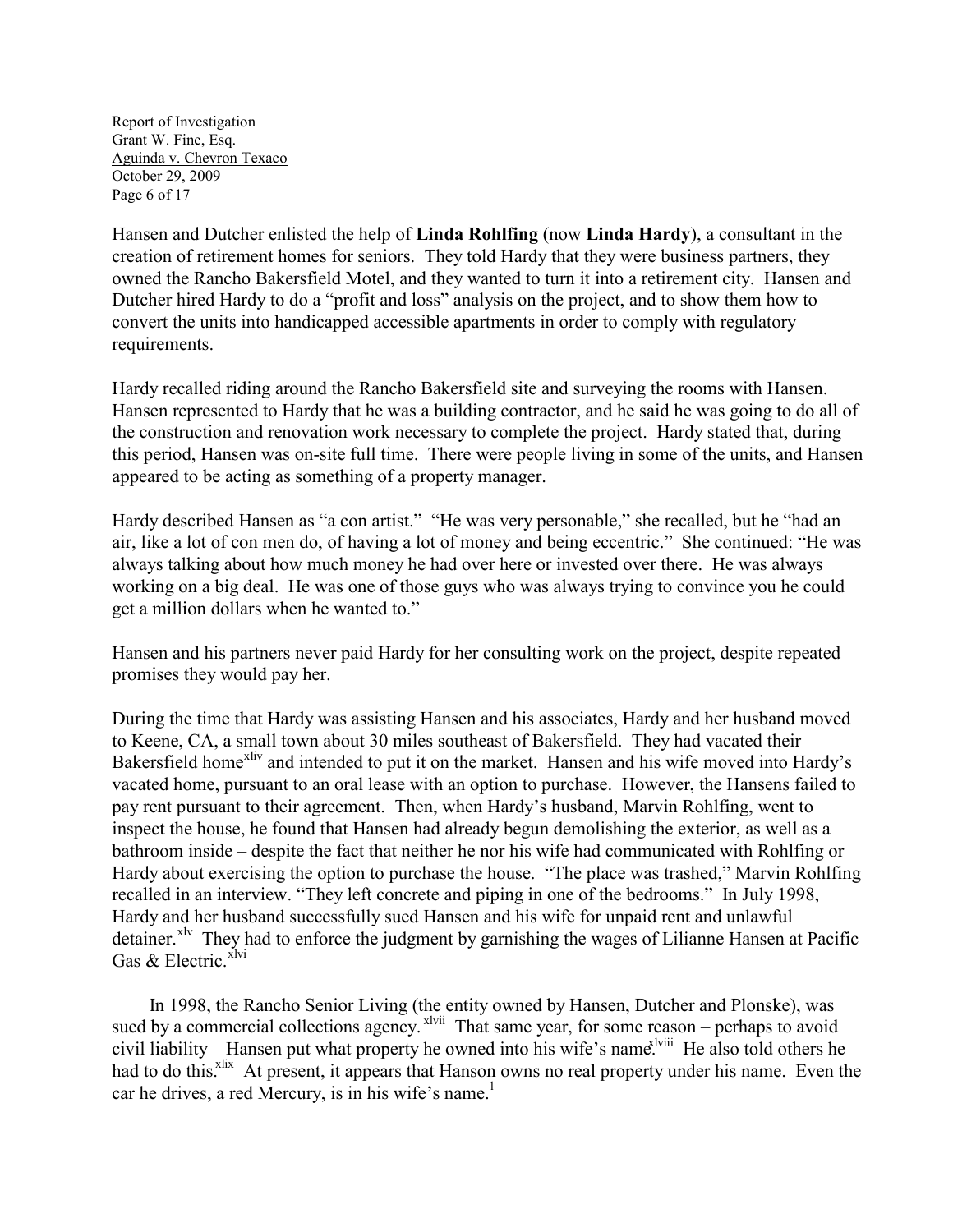Report of Investigation Grant W. Fine, Esq. Aguinda v. Chevron Texaco October 29, 2009 Page 7 of 17

Little is known of what Hansen has been doing for the past several years. No one we interviewed was aware of Hansen ever holding down a regular job. Hansen has bragged about his success in the seafood industry, although that success has not been independently verified. However, our interview with Kumja Dutcher may provide some insight into the nature of Hansen's seafood industry activities. She reported that in the late 1990's or early 2000's she overheard Dutcher and Hansen discussing an illegal fishing business they were planning to launch. They were planning on fishing in Alaska and selling the fish in Japan, but doing so completely off the books and without the required licenses.

More recently, Kumja Dutcher was told that Hansen has done some work, possibly off the books, at his friend's drug store in Bakersfield.<sup>li</sup>

# **Flouting of the law in Bakersfield, CA**

Hansen's neighbors on Landfair Drive (in Bakersfield, CA) report that over the past ten years or so, Hansen has done construction and remodeling work on his home at 6100 Landfair Drive – without the appropriate permits. <sup>lii</sup> In 2008, Kern County prosecutors filed misdemeanor charges against Hansen and his wife (in separate cases), relating to their flouting of the building codes in the course of remodeling their home.

In 2006, Lilliane Hansen was issued a "Dangerous Building Notice Certificate" in connection with the dangerous condition in which Hansen's construction activities left their residence on Landfair Drive.  $\overline{\text{div}}$  Despite the notice, however, as of September 26, 2009, neighbors report that there are two men living there (neither of whom is Hansen).

The City of Bakersfield also filed a Notice of Lien on the Hansen property on Landfair Drive for an assessment relating to their failure to abate weed and waste matter.<sup>Ivi</sup>

**Ken Allen**, one of Hansen's neighbors on Landfair Drive who has reported Hansen's illegal construction activities to the code enforcement division, described (Wayne Hansen) as "a liar." Allen stated, "He spreads the word around he owns 10,000 acres in Peru, has all kind of boats, owns nurseries in Kern County, and that he built 227 condos, but they burnt down and he had no insurance."

 In 2005, Hansen was successfully sued in Kern County small claims court by a woman who alleged that Hansen let his two pit bulls attack her and her dog.<sup>Ivii</sup> The judge awarded the plaintiff have the dogs turned over to authorities at Animal Control.<sup>Iviii</sup> the statutory maximum (\$5,000). In the course of the incident, plaintiff **Kresse Armour** reported, Hansen lied about his identity, failed to render aid during the attack, and then ignored a court order to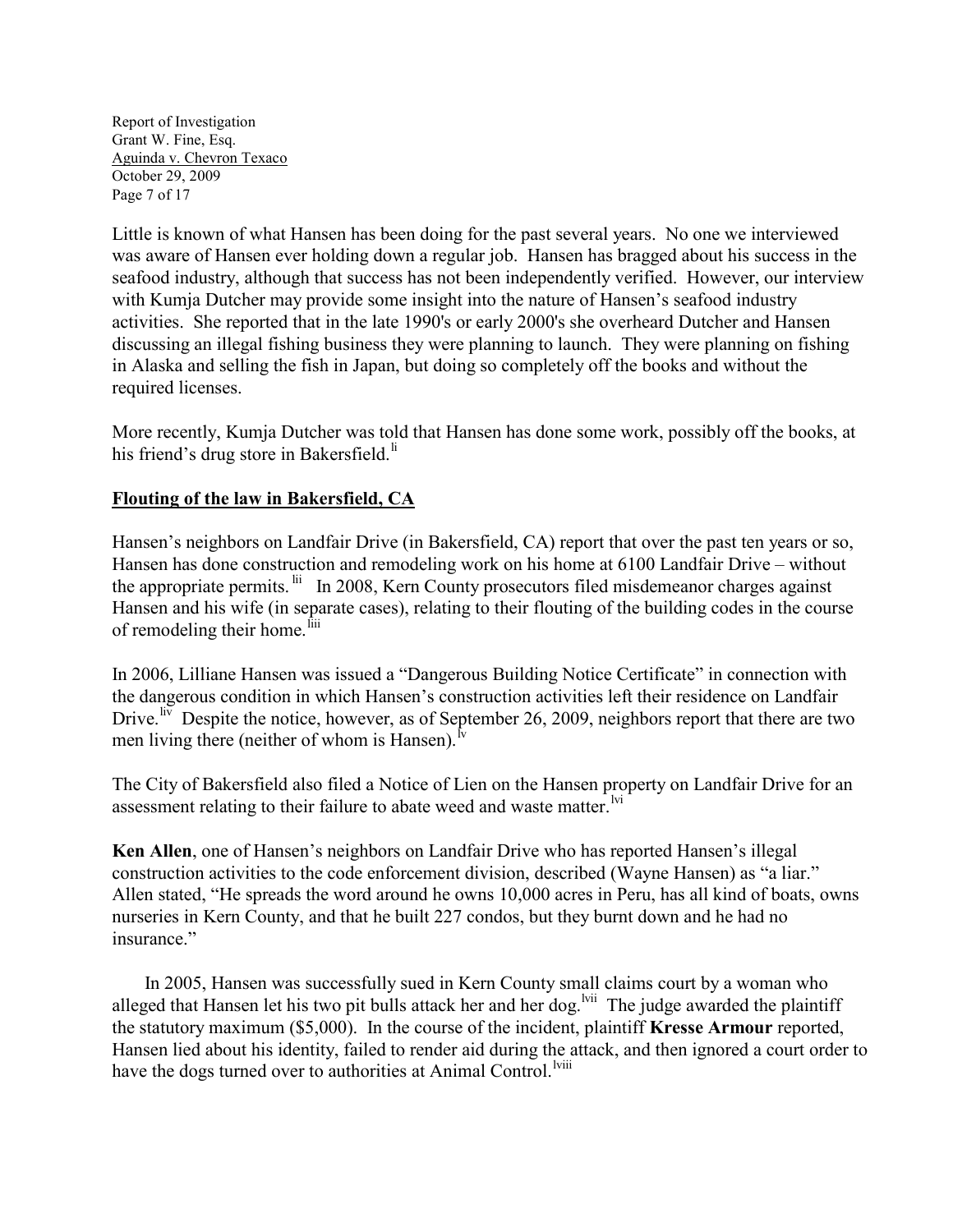Report of Investigation Grant W. Fine, Esq. Aguinda v. Chevron Texaco October 29, 2009 Page 8 of 17

Kresse Armour also reported that Hansen showed no remorse whatsoever after the attack. According to Armour, Hansen told the animal control officer that Armour and her dog run by his house every day and bother his dogs. He said his dogs "finally had the chance and they took it." Later on, when Armour ran into Hansen on the golf course and asked him when they would be able to resolve the matter, Hansen stated, "Probably never," and he told her to go away. He then sprayed her in the chest with a powerful stream of water from a golf course sprinkler.

# **The Hansen-Ecuador Connection**

According to official Ecuadoran National Police immigration records,<sup> $k$ </sup> Hansen began making trips to Ecuador in 2006. During that year, he took two trips there, one for just a few days, the other of unknown duration. <sup>Ixi</sup> The immigration records indicate that Hansen took six trips to Ecuador in 2007. These trips ranged in duration from four days to 27 days.<sup>Ixii</sup> In 2009, Hansen took one trip to Ecuador, from April 18 to June 16 – dates that coincide with three of the four videotaped meetings. (The dates of the video meetings, according to Chevron, were May 11, May 15, June 5, and June 22, 2009. Hansen appears in the videos taped on May 15 and June 5, 2009.).

# **Possible Effort to Entrap the Plaintiffs**

Upon his return to the U.S., and approximately four weeks after the secret videotapes had been turned over to Chevron but before Chevron disclosed that it had the tapes, Hansen made a suspicious phone call to the U.S. cell phone number of **Karen Hinton**, a U.S. citizen. Hinton is the U.S. spokesperson for the Amazon Defense Coalition, the organization that represents the plaintiffs in the environmental lawsuit against Chevron. This call was made after Hansen was in contact with Chevron about the videotapes, but before Chevron disclosed the tapes to the public. Hansen called Hinton's cell phone from his cell phone. <sup>Ixiii</sup> According to Hinton, <sup>Ixiv</sup> Hansen identified himself as Wayne Hansen and said he had been in Ecuador to look for water and sewage contracts.

Hansen said he had been in the courthouse in the Ecuadorian town of Lago Agrio (where the trial is being held) and, while there, he "accidently" picked up a folder with the name of the presiding judge of the trial (Juan Nuñez) on it. He told Hinton he didn't realize he had this folder until he returned to the U.S. Hansen told Hinton that, once back in the U.S., he opened the folder and saw that it contained a press release with Hinton's name, email and phone number on it. He said he was calling her to see if she knew how he could return the folder to the judge. She told him she didn't have that information, but suggested that he simply call the courthouse to get the address. Hinton now believes that Hansen was trying to entrap her into providing information that would suggest some sort of improper relationship with the judge on the part of the plaintiffs – a charge that Chevron made, albeit totally unsubstantiated, when it released the videos on August 31. (In fact, Hinton has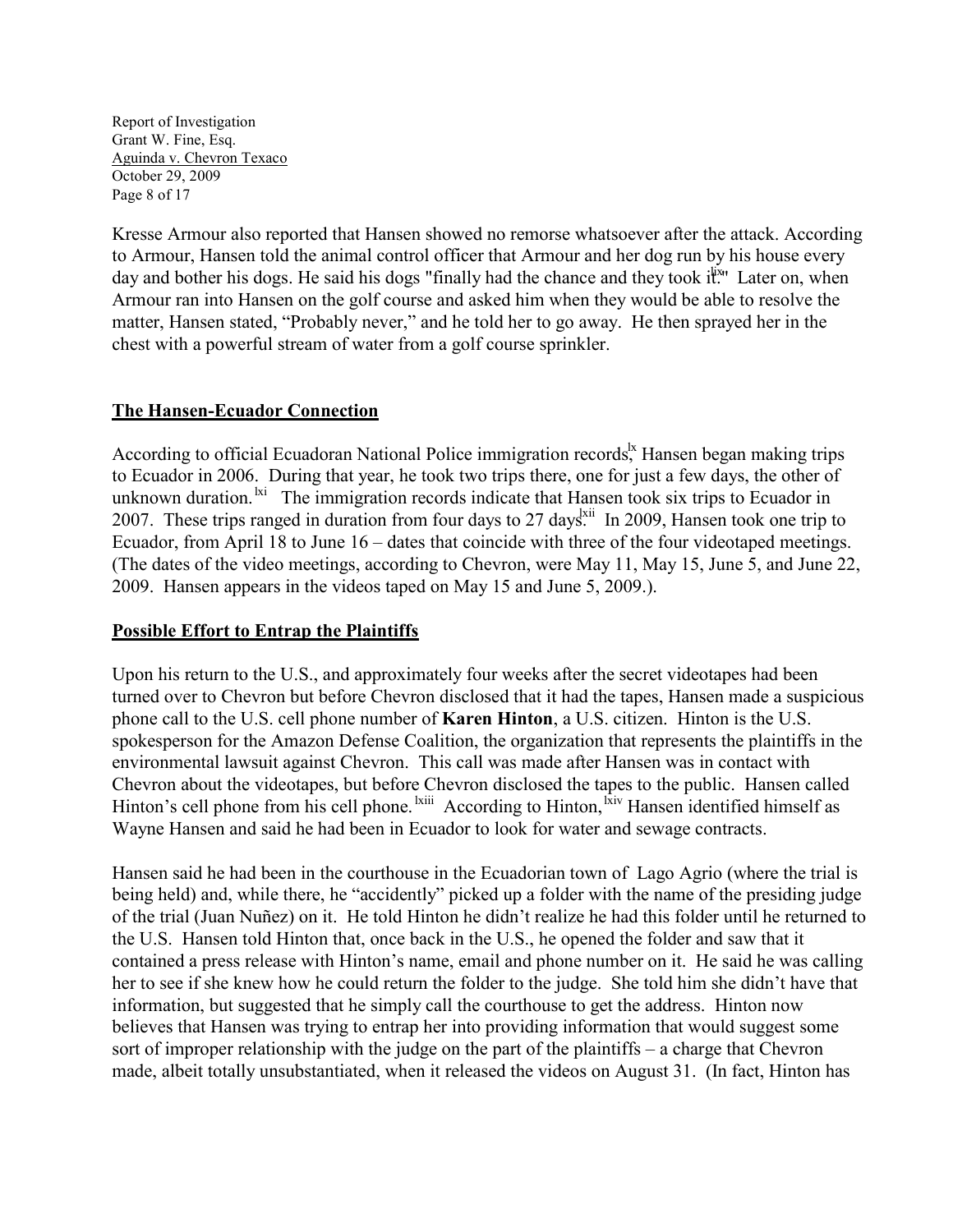Report of Investigation Grant W. Fine, Esq. Aguinda v. Chevron Texaco October 29, 2009 Page 9 of 17

never met the judge and says that at the time of the call she thought Hansen's request was bizarre. After Chevron released the videos, she remembered that Hansen had called her.)

Regardless of Hansen's intent in calling Hinton, Hansen either lied that he had a folder belonging to the judge, or, he was in possession of confidential information that he should have returned to the judge immediately, without reviewing its contents. It is also possible that Hansen stole the folder from the Lago Agrio courthouse, which would give rise to potential criminal liability.

# **End Notes**

 $\overline{a}$ 

ii. There are discrepancies and inconsistencies in Chevron's initial account of the videos that have been documented publicly by journalists, and that indicate the company was overreaching: **(1) Chevron's allegation that the judge said he had already decided to rule against Chevron is either unclear or the product of an editing manipulation.** See *Under Pressure, Ecuadorean Judge Steps Aside in Suit Against Chevron*, N.Y. Times, Sept. 4, 2009, p. A8 (reporting that Chevron tapes are unclear as to whether the judge was involved in a bribery scheme or was aware of any attempt to bribe him); *Chevron steps up Ecuador legal fight*, Financial Times, Sept. 1, 2009 (reporting that Chevron videos raise questions about whether judge understood what he was being asked during the taped meetings); *Chevron's legal fireworks*, Los Angeles Times, September 5, 2009, at A26 (editorial stating Chevron's claims about the judge are unclear from the videos, and asking Ecuador government to investigate possible misconduct by Chevron); *Ecuador Oil Pollution Case Only Grows Murkier*, N.Y Times, Oct. 9, 2009, at A4 (reporting that it is unclear from Chevron videos whether any bribes paid, or whether judge was aware of any attempt to bribe him); Jeanneth Valdivieso, *Judge Recuses Himself From Multibillion-Dollar Chevron Case*, The Associated Press, Sept. 8, 2009 at

http://www.law.com/jsp/article.jsp?id=1202433634113&rss=newswire/feed (quoting judge saying Chevron manipulated editing of videos to make it appear he said he would rule against the company, when in fact he never made such a statement). **(2) Chevron's initial claim that** 

i. Chevron has alleged that the tapes prove that three parties – the trial Judge (Nuñez), the President of Ecuador or a member of his family, and the plaintiffs – were all involved in a bribery scheme related to an environmental remediation contract that would be awarded if Chevron lost the lawsuit alleging environmental damage. All three parties cited by Chevron denied any involvement in any such scheme. Chevron has not presented any evidence to substantiate this claim, other than hearsay statements made on the tapes themselves. In addition, the key witnesses who are in position to answer questions (Hansen and Diego Borja, the other man who allegedly taped the officials) are unavailable, given that they are both represented by counsel (criminal defense attorneys whose fees Chevron has suggested it may be paying).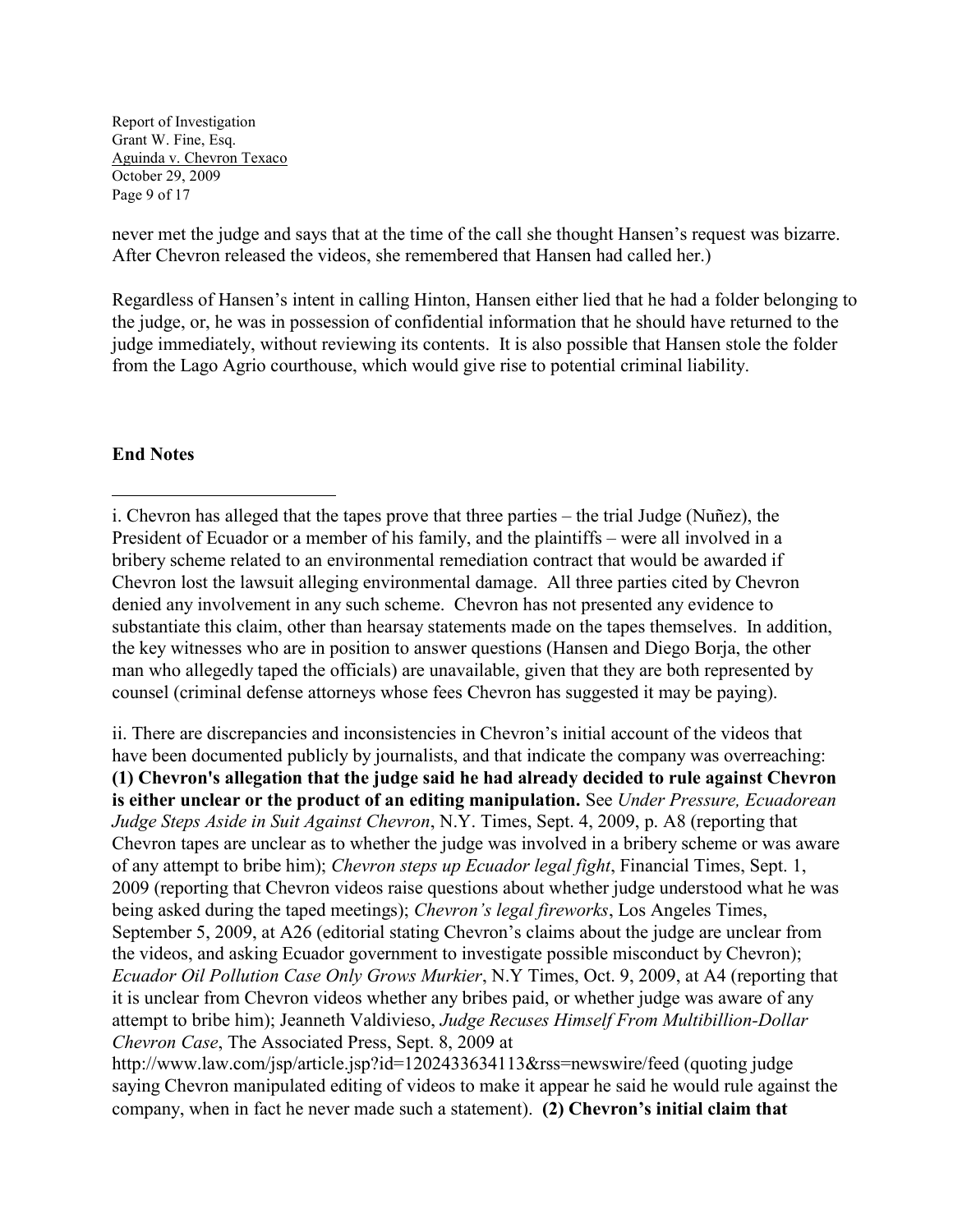**videotapes of the four meetings were made without the company's knowledge appears to be false.** See *Ecuador Judge Asserts Videos Manipulated; Chevron Backs Them*, Dow Jones Newswires, Sept. 1, 2009, available at http://online.wsj.com/article/BT-CO-20090901- 715741.html (reporting that Chevron knew of the recording operation when the last of the four videos was shot); *Ecuador Oil Pollution Case Only Grows Murkier*, N.Y. Times, Oct. 9, 2009, at A4 (reporting that Chevron admitted it received tapes of the first three meetings before the fourth meeting); Letter from Thomas F. Cullen, Jr., Jones Day, to Dr. Diego Garcia Carrion, Solicitor General of the Republic of Ecuador (Oct. 26, 2009), available at http://www.chevron.com/ecuador/background/judicialmisconduct. **(3) Chevron's claim that the judge said that any appeal would be a formality is untrue and resulted from an inaccurate translation provided by Chevron.** See *Ecuador will conduct a fair, impartial trial*, Miami Herald, Sept. 16, 2009 (letter to editor by Ecuador's Solicitor General pointing out that the correct translation of judge's statement on tapes is that "formalisms must be observed" on appeal rather than that any appeal was a mere "formality" as Chevron had claimed in earlier press release); **(4) Chevron's claim it had no relationship to Hansen is raised into question by the admission by Chevron that the company has offered to pay for the legal fees of Mary McNamara, a prominent criminal defense lawyer, to represent Hansen in connection with the bribery scandal.** See Letter from Thomas F. Cullen, Jr., Jones Day, to Dr. Diego Garcia Carrion, Solicitor General of the Republic of Ecuador (Oct. 26, 2009), available at http://www.chevron.com/ecuador/background/judicialmisconduct/ (admitting Chevron has offered to pay Hansen's attorney's fees); *Men Behind Alleged Ecuador Bribery Videos Lawyer Up*, The American Lawyer, Sept. 17, 2009 at http://www.law.com/jsp/law/international/LawArticleIntl.jsp?id=1202433855735 (quoting Chevron spokesman Kent Robertson saying Chevron would "consider" paying legal fees of Borja and Hansen given that they gave the company the videotapes). **(5) Chevron never fully disclosed the extent of its relationship to Borja, who worked for Chevron during the underlying environmental trial and who has an office in the same office building in Ecuador where Chevron's local trial lawyers work.** See Karen Gullo and Stephan Kueffner, *Chevron Accuses Ecuadorean Judge of Bribery Scheme*, Bloomberg, Sept. 1, 2009, at http://www.bloomberg.com/apps/news?pid=20601086&sid=astsoaCI9UEA (reporting that Borja worked for Chevron during trial in field inspections). **(6) Chevron's claim that Patricio Garcia, the central figure in the bribery scandal, is a high-level official of Ecuador's ruling party is misleading. Garcia is actually a car salesman and not listed on the party's registrar of more than 350,000 people.** See Adriana Brasileiro and Karen Gullo, *Ecuadorean Car Salesman Denies Seeking Bribe in Chevron Case*, Bloomberg, Oct. 1, 2009 at http://www.bloomberg.com/apps/news?pid=20601072&sid=aXpzXWOjCHAY.

iii. See *Chevron Alleges Bribery in Ecuador Suit, Oil Firm Releases Videos of Judge, Official on Web*, Washington Post, Sept. 1, 2009 (reporting that Chevron did not solicit the information and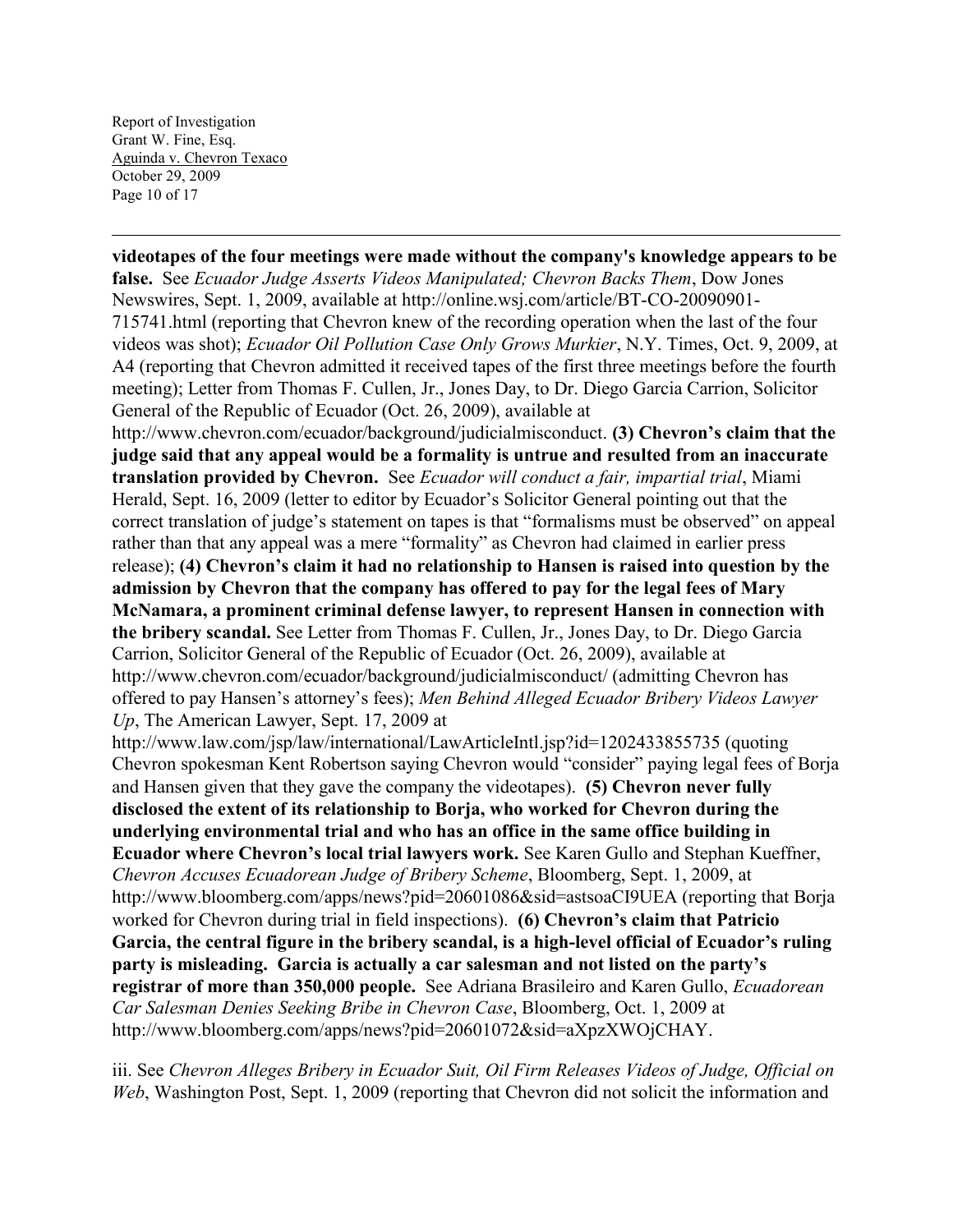that the men recorded the meetings without Chevron's knowledge and without remuneration"); *Ecuadorean Car Salesman Denies Seeking Bribes in Chevron Case*, Bloomberg, Oct. 1, 2009 (quoting Borja attorney, Cris Arguedas, claiming that Borja "came forward on his own to expose corruption").

iv. This figure considers an estimated average price of \$1000 per pound of marijuana. According to the DEA fact sheet, "prices for commercial-grade marijuana have remained relatively stable over the past decade, ranging from approximately \$400 to \$1,000 per pound in U.S. Southwest border areas to between \$700 to \$2000 per pound in the Midwest and northeastern United States." See http://www.usdoj.gov/dea/pubs/state\_factsheets.html.

v. See **Annex A**, Judgment and Probation/Commitment Order, U.S. District Court, Southern District of Texas, Case No. CR-86-440.

vi. The first meeting allegedly took place on May 11, 2009 at the offices of Alianza PAIS and involved the following individuals: Diego Borja, Patricio Garcia, Aulo Gelio Avila, Pablo Almeida, and Ruben Miranda. It turns out the house was actually owned by Garcia and was not an office of the political party.

vii. Hansen left Ecuador on June 16, 2009. According to Chevron, the final videotaped meeting took place on June 22, 2009.

viii. See **Annex B**, Hansen's entry and exit records, obtained from the immigration agency of the National Police of Ecuador.

ix. See references to interviews with Penelope Campbell, Kumja Dutcher, Marvin Rohlfing, Linda Hardy, Ken Allen, and Terry Wolfe, contained herein.

x. In 2008, Hansen was charged with a misdemeanor for failure to obtain the required construction permits on s house in Bakersfield, CA. See **Annex C**, Kern County Superior Court Case number BM730980A.

xi. Lillian Hansen lives in a condominium which she has owned since 2005. The address of this condominium is 360 South Euclid Ave #320, Pasadena, CA.

xii. Hansen's high school name and year of graduation was reported to us by his first wife, Penelope Campbell.

xiii. See **Annex D**, an informational copy of Hansen's military discharge documents obtained from the Kern County Recorder's Office. According to those documents, Hansen entered service on January 13, 1967, and was released early on January 19, 1970 for school.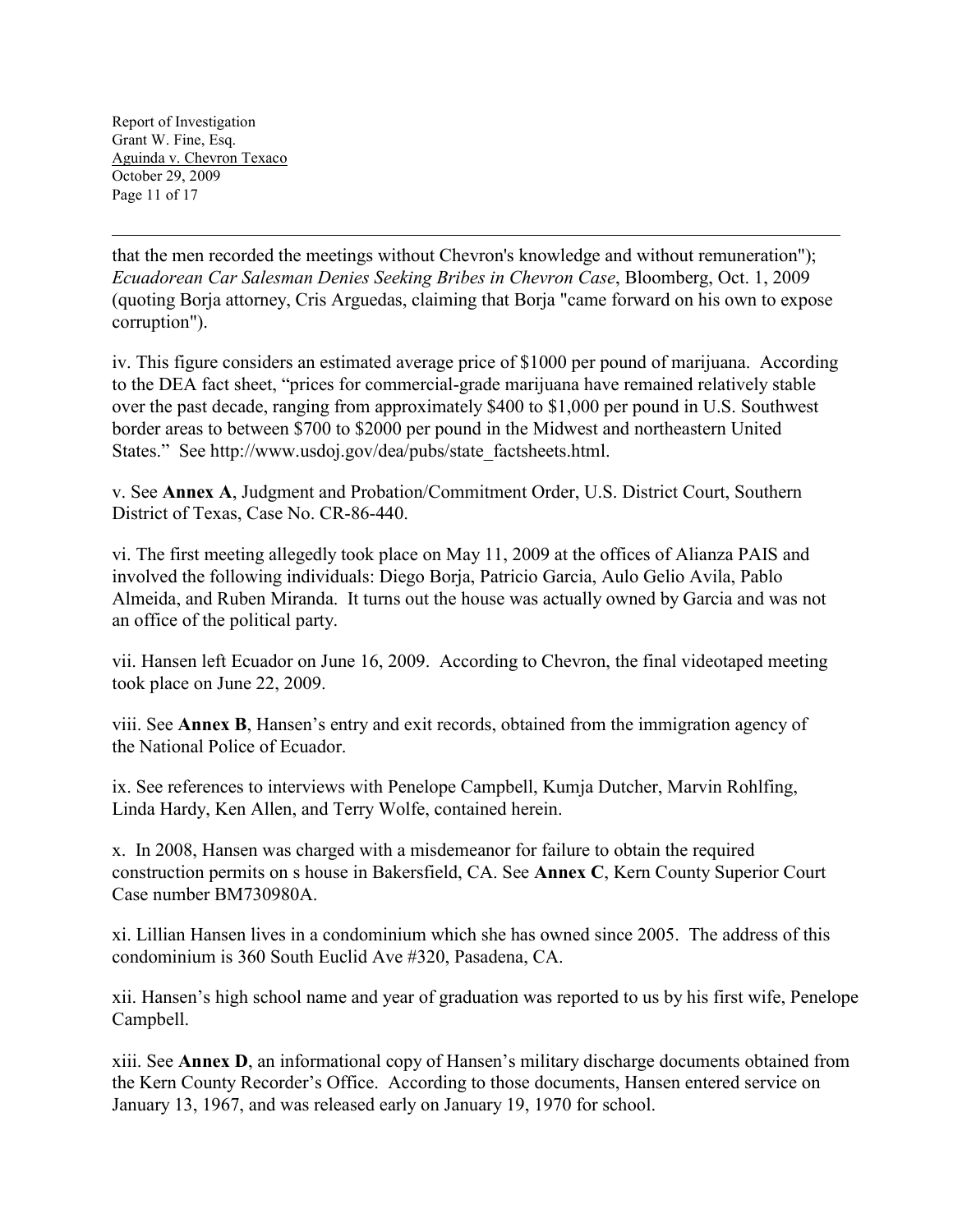xiv. Campbell, age 60, currently lives in Oak Park, California. We interviewed her by telephone on September 30, 2009.

xv See **Annex E**, Letter of Authorization signed by Wayne Hansen.

xvi. Based on what Campbell told us (i.e., that she was unaware he attended any college before or during her marriage to him), we believe he attended college after 1972.

xvii. According to the criminal complaint in CR-86-440, [REDACTED]'s address at the time of his arrest was Carrera 14 #141A26, Bogota, Colombia.

xviii. According to the criminal complaint in CR-86-440, Ochoa-Castonos's address at the time of his arrest was Calle Francisco Imadero #527 PTE, Culicicon, Sinoloa, Mexico.

xix. According to the criminal complaint in CR-86-440, Campina's address at the time of his arrest was 201 B. St., #B, Tustin, CA.

xx. According to the criminal complaint in CR-86-440, Sierra's address at the time of her arrest was 4525 W.  $20^{th}$  Ave, #426, Hialiah, Florida.

xxi. See **Annex F**, Financial Affidavit, CR-86-440.

xxii. See **Annex A**, CR-86-440.

xxiii. See **Annex G**, printout of BOP website's Inmate Locator tool results from a search on Wayne Douglas Hansen. Hansen's Federal Registration Number is 31246-079.

xxiv. Under the initial indictment, all five defendants were charged with violations of 21 U.S.C. Sections 963, 952(a) and 960(b)(2). They each faced punishment of up to 15 years imprisonment and/or a fine of up to \$250,000. See **Annex A**, Indictment, CR-86-440.

xxv. [REDACTED] was sentenced to 11 years imprisonment, Enrique Ochoa-Castaños to 10 years imprisonment, Henry Campina to 4 years imprisonment, and Martha Sierra to 2 years, six months imprisonment. See **Annex H**.

xxvi. **See Annex I,** San Bernardino Superior Court - Central, case number SFL 88175. In a declaration contained in that file, Hansen reports that he moved to Bainbridge Island, WA in June 1990.

xxvii. Ken Allen, a neighbor whom we interviewed by telephone on September 27, 2009, was the source of this information.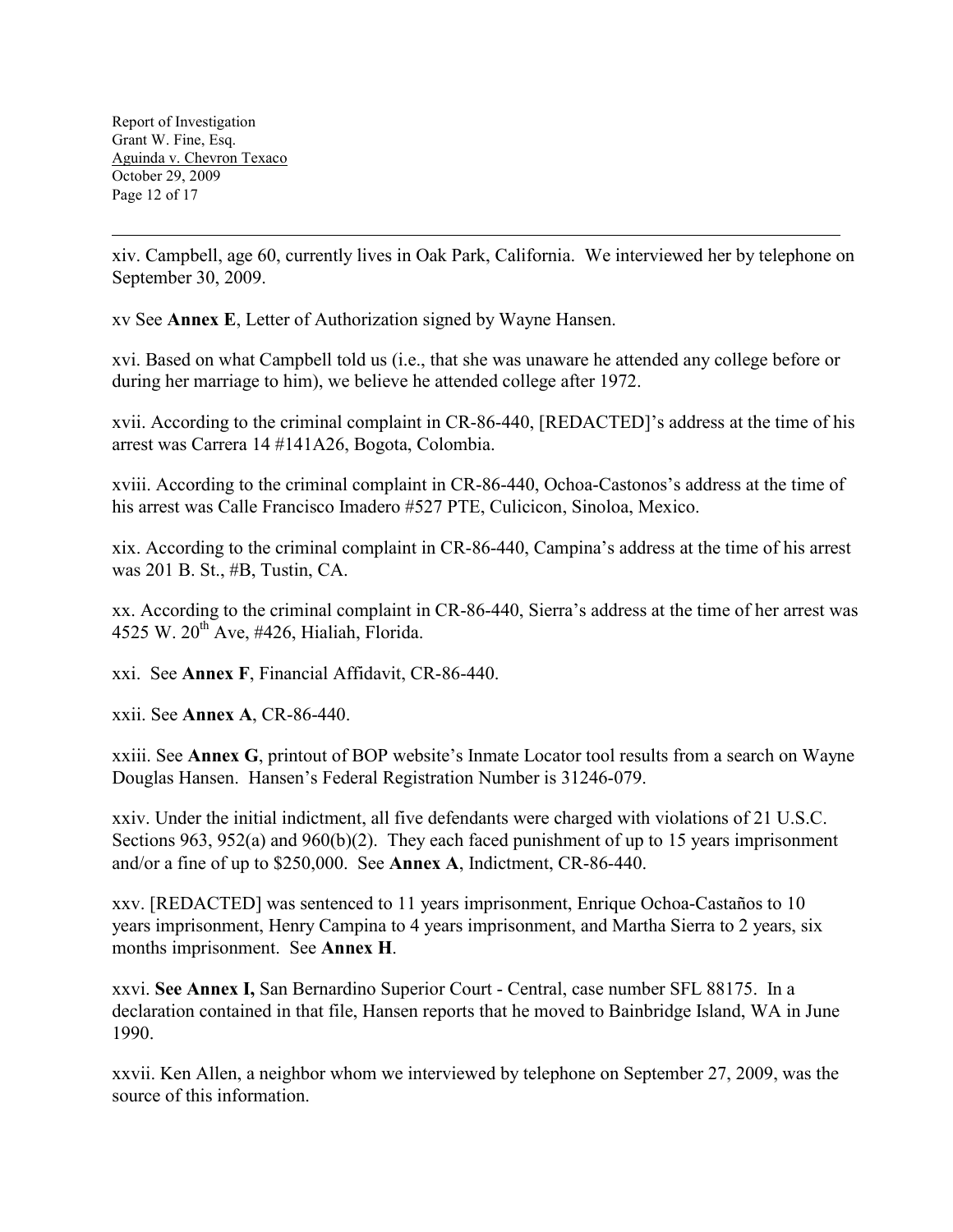xxviii. Terry Wolfe, a neighbor whom we interviewed on September 23, 2009, was the source of the information regarding Ms. Hansen's work for PG&E's mapping department.

xxix. According to a document contained in Hansen's 1986 federal criminal file, Hansen had a son named Antony Hansen. In the financial affidavit Hansen filled out at the inception of the case, he listed his family members as his wife, Lilianne, and his son, Antony. At another place in the file, reference is made to Hansen's "nine year old child." See **Annex A**, **F**. Note, however, that in the dissolution case filed by his wife against him in 1991, his wife's declaration indicates there are no minor children of their marriage. See **Annex J.** 

xxx. We found no record of Hansen's contractor's license or this construction business on file with the Washington State government. We did locate a Kitsap County, WA Auditor's document referring to an entity called "Hansen Const," at an address we know was associated with Wayne Douglas Hansen (6522 NE Monte Vista Dr., Bainbridge Island, WA). See **Annex K**, Westlaw printout of Real Property Transaction Record. Note that there is an entity called Hansen Construction on file with the State of Washington, but our research indicates that this company is not associated with Wayne Douglas Hansen.

xxxi. According to Marvin Rohlfing, whom we interviewed on September 23, 2009, Hansen made this claim to Rohlfing in 1998 or 1999, around the time that Rohlfing's wife was consulting with Hansen and his business associates.

xxxii. Ibid.

xxxiii. Ibid. We were able to locate only a "student pilot" certificate on file with the Federal Aviation Administration under Hansen's name. On July 6, 1989, Hansen received his third class medical certificate and a student pilot certificate. This information was obtained from Federal Aviation Administration website, Airmen Certification Inquiry. We also found no history of aircraft ownership in Hansen's name.

xxxiv. Beginning in the mid 1990's, Dutcher and Plonske created a murky web of trusts, such as the Joseph Emerson Trust, through which they apparently bought and sold real estate. See **Annexes L**, **M**

xxxv. We identified two federal criminal cases filed against Dutcher in the United States District Court for the Central District of California, case numbers are CR 86-1654M and CR-87-275. Both files are currently on order from the National Archives and Records Administration.

xxxvi. See **Annex N**. According to the BOP Locator website, Leslie Dutcher was released from federal custody in 1988, the same year as Hansen. We interviewed Kumja Dutcher in person on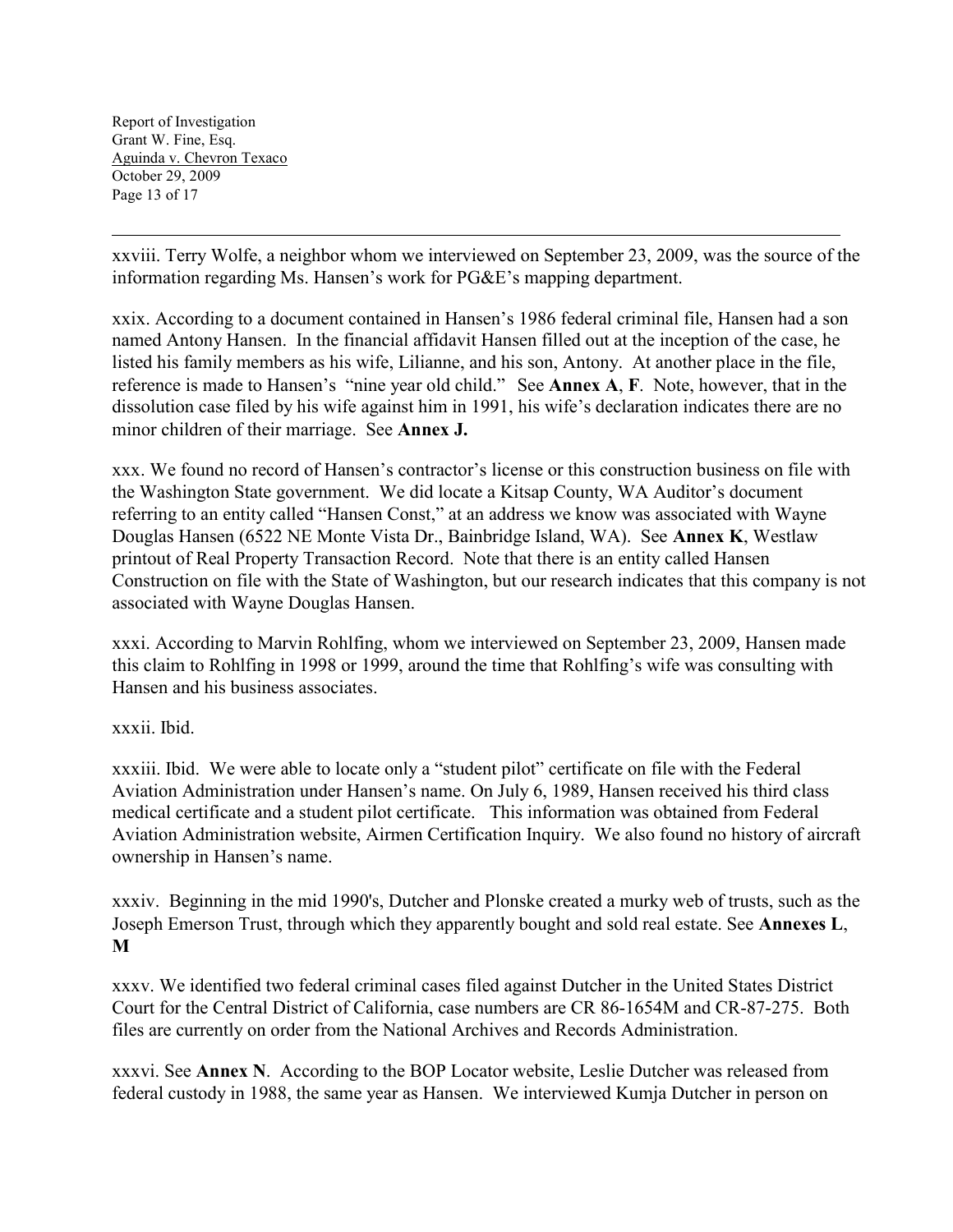September 24, 2009.

 $\overline{a}$ 

xxxvii. See **Annex O**, Declaration of Kumja Dutcher, Kern County case no. 574243. In Leslie Dutcher's own declaration in that case, Leslie Dutcher acknowledged that he was detained in London in 1985, and that allegations were made about his possession of diamonds. He claimed the allegations of diamond possession were unfounded. It is significant to note that the Dutchers' Kern County family law file contains photocopies of an International Drivers Permit and *Carte D'indentification,* both showing what appear to be photographs of Dutcher, but in each case identifying the subject of the photographs as "Leslie Emerson" (Emerson is his middle name).The signatures on each of these identification cards also appear to bear the name, "Leslie Emerson." See **Annex P**, copies of *Carte D'indentification* and International Driver's Permit.

xxxviii. Dutcher was reported to have an ownership interest in this property. According to his declaration, filed in Kern County Case number 574243, Dutcher and wife were 17% owners of the Rancho Bakersfield Motel. Dana Pankey was an 83% owner. The declaration states that Pankey encumbered the motel so heavily that Dutcher and his wife lost their investment. See also, FBN filings in Kern County on September 16, 1994, by Leslie Emerson Dutcher and Dana Pankey, for FBN's Rancho Bakersfield Motel and Rancho Bakersfield Market. Business addresses for both FBN's: 1700 Golden State, Ave., Bakersfield, CA.

### xxxix. See **Annex Q**, LA Weekly article.

xl. According to Kumja Dutcher, Leslie Dutcher set up various trusts in the Bahamas using nominees' names. Documents contained in the Dutcher family law file indicate that at least some of these trusts set up by Dutcher held investments in the Cambridge Investment Fund. When (in 2001) the Dutchers were divorced, these Bahamian holdings were divided up between Dutcher and his (ex- ) wife. According to Kumja Dutcher, Leslie Dutcher embezzled from TMMT and Financial Freedom Ministries. Analysis of checking account documents contained in his family law file seems to support her accusation. The documents suggest that, from January 1999 to early 2000, Leslie Dutcher wrote hundreds of thousands of dollars in checks from a Masters Mission Team and Financial Freedom Ministries Wells Fargo bank account to himself, his family, and to accounts of other individuals. See **Annex R**, checking account documents, Kern County Case number 574243. Non-family recipients of large (greater than a thousand dollar) checks included Dana Pankey, William J. Plonske, and others. He also used the TMMT and Financial Freedom Ministry account to pay off various credit card debts. Yet, in 2001, despite taking in these large sums of money, Dutcher declared bankruptcy. Fresno Bankruptcy Case No. 01-18494. It appears that Dutcher was placing at least some of the funds of the "investors" in TMMT with a shady, fraudulent off-shore financial fund called the Cambridge Global Group. See **Annex S**, letter written by Leslie Dutcher to Cambridge Global Group, referencing The Masters Mission Team trusts established on behalf of The Masters Mission Team clients. Contained in Kern County Case number 574243. The Cambridge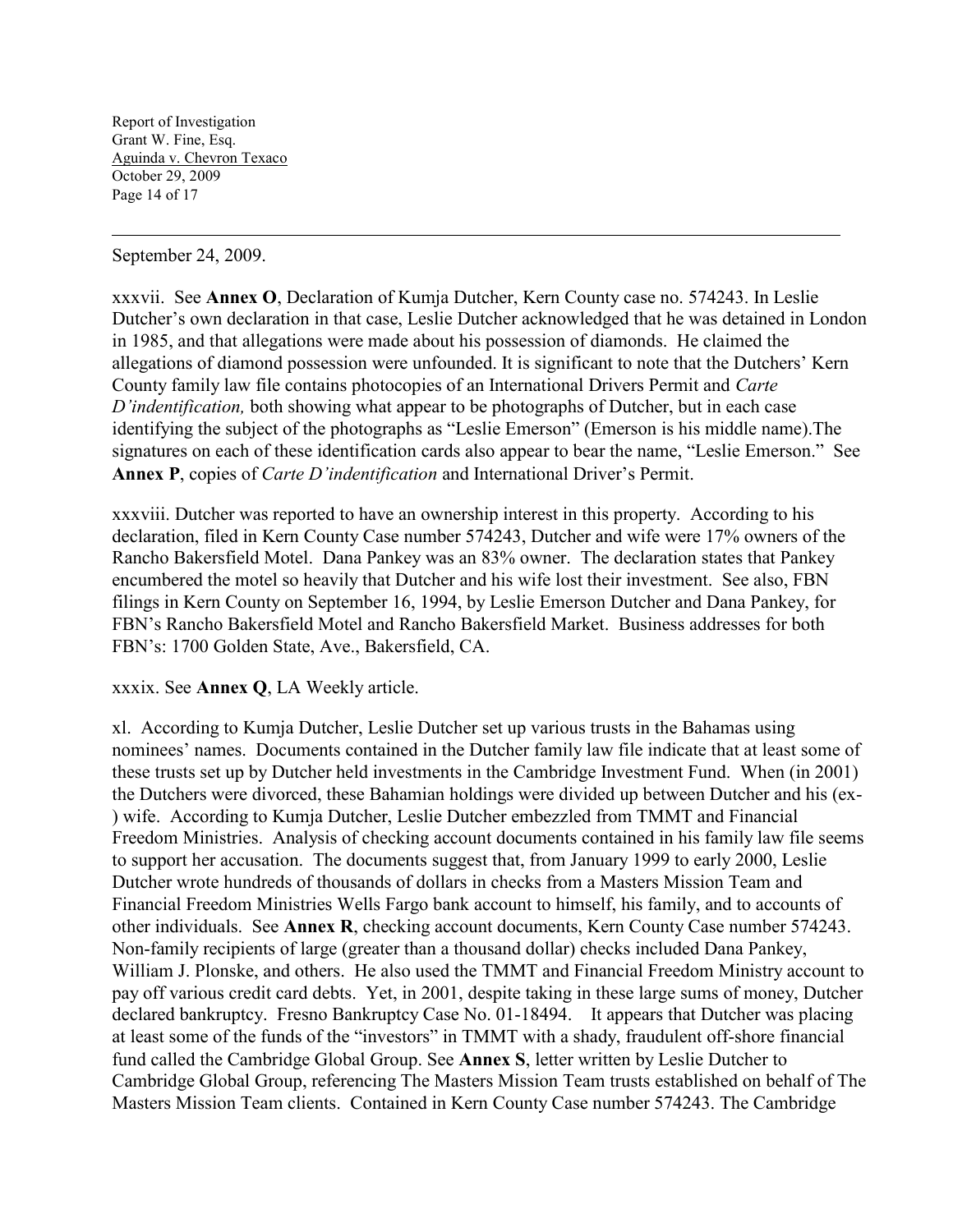Report of Investigation Grant W. Fine, Esq. Aguinda v. Chevron Texaco October 29, 2009 Page 15 of 17

 $\overline{a}$ 

Global Group has since become the subject of a US District Court consent order of permanent injunction, monetary judgement and other equitable relief due to, among other things, misrepresentations.

xli. Marvin Rohlfing made this observation in an interview with us on September 23, 2009. Hansen listed the Rancho Bakersfield Motel's address (1670 Golden State Ave.) as his address as early as 1993.

xlii. The information regarding Advanced Distribution Systems, Kern County fictitious business name number 9304074, filed November 30, 1993, was obtained from a proprietary data source (Merlindata). The business address was listed as 1670 Golden State Highway (sic), Bakersfield 93301. Hansen and Dutcher listed their addresses as 1670 and 1700 Golden State Highway (sic), respectively. Note that 1670 and 1700 Golden State Highway were part of the same large plot of land on which the Rancho Bakersfield Motel and its outbuildings were located. Note also that this fictitious business name statement is no longer on file with the Kern County Clerk, having been destroyed pursuant to the Clerk's purging policy. To date, we have been unable to gather any information regarding the nature of this business. ADS was never organized as a corporation or limited partnership in California.

xliii. This fictitious business statement, number 400881, was filed in Kern County. The business address was listed as 3200 H St., Bakersfield, CA 93301. Business owners were listed as Leslie Emerson Dutcher, Wayne D. Hansen (both at 1700 Golden State Ave., Bakersfield, CA and 3200 H St., Bakersfield, CA 93301), and William J. Plonske (at 3200 H St., Bakersfield, CA 93301 and 828 W Broadway, Moses Lake, WA 98837). FBN 9400881. Note that this fictitious business name statement is no longer on file with the Kern County Clerk, having been destroyed pursuant to the Clerk's purging policy. We have not yet found reference to any public records pertaining to this company (other than the fictitious business name filing and a civil lawsuit, referenced below).

xliv. This home was located at 2025 Nute St., Bakersfield, CA.

xlv. See **Annex T**, Register of Actions and other documents from Marvin L. Rohlfing v Wayne Hansen, Kern County Case number CIV 146994.

xlvi. Ibid. Default judgment was entered for plaintiffs for a total of \$9434.13, and defendants were served with a notice to surrender. Subsequently, Lilianne Hansen's wages were garnished (Wayne Hansen had claimed no income).

xlvii. See Commercial Trade Bureau of CA v. Rancho Senior Living, S-1500-CL-147309. Commercial Trade Bureau of California is a commercial collections company. Defendants included Wayne D. Hansen, Lilianne Louise Brin Hansen, Kumja Dutcher, Leslie Emerson Dutcher and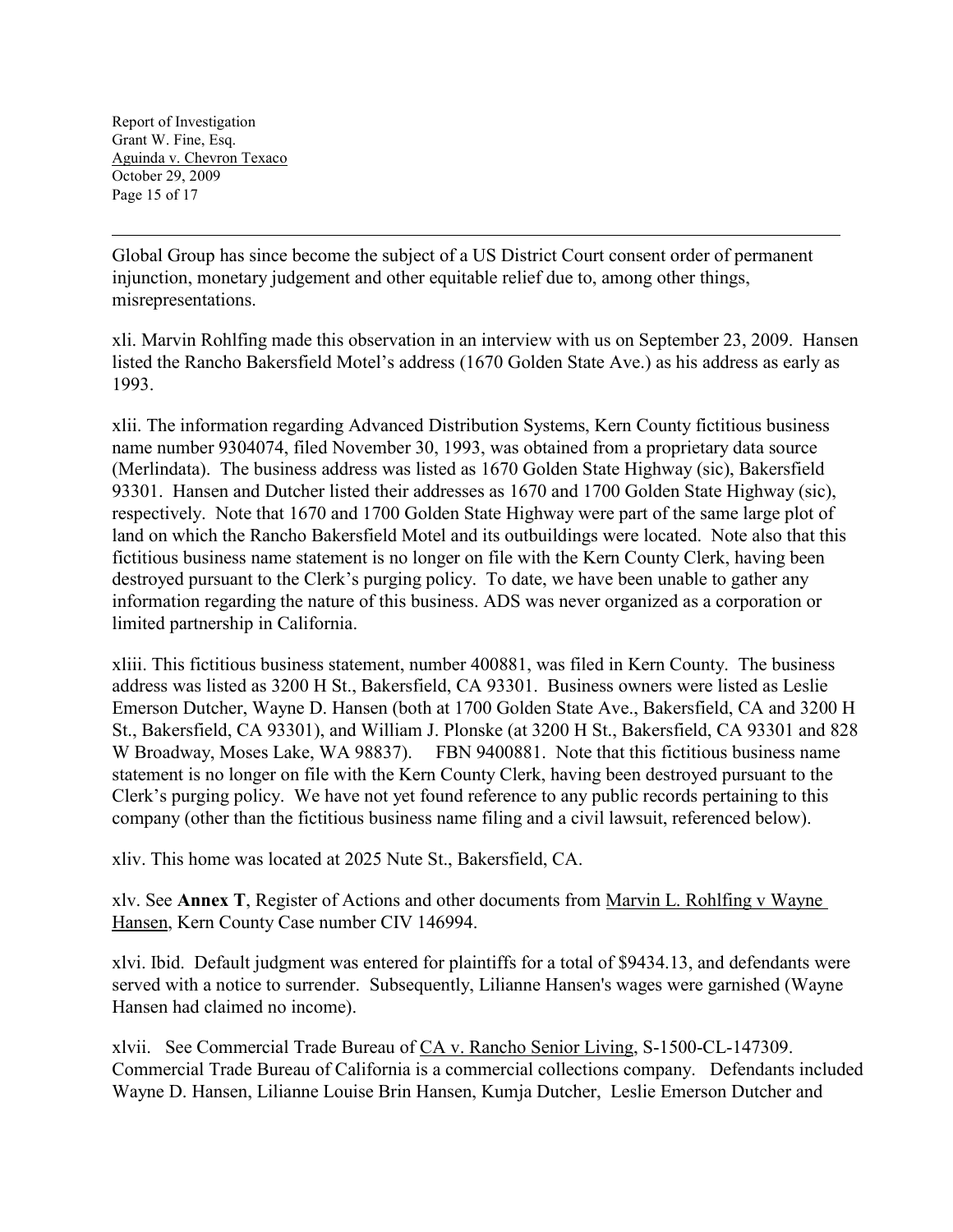Report of Investigation Grant W. Fine, Esq. Aguinda v. Chevron Texaco October 29, 2009 Page 16 of 17

 $\overline{a}$ 

William J. Plonske, as individuals. Note: the court file in this case is empty (contains no documents, just the folder).

xlviii. E.g., On July 7, 1998, Wayne D. Hansen and Lilianne Louise Brin Hansen purchased a condominium at 1315 Capricorn Ct., Bakersfield, CA 93309. Then, on July 13, 1998, Hansen signed an interspousal transfer grant deed, terminating his interest in the 1315 Capricorn Ct. condominium transfering all to Lilianne Louise Brin Hansen. See **Annex U**, Interspousal Transfer Grant Deed.

xlix. Marvin Rohlfing was the source of this information.

l. See **Annex V**, DMV registration.

li. Niles Drugstore, 1405 Niles Rd., Bakersfield. Michael Lee is the owner, and presumably, the friend to whom Kumja Dutcher was referring (she declined to confirm the owner's identity).

lii. Ken Allen, a neighbor of Hansen, referred to an October 2006 notice to Hansen to have his home on 6100 Landfair Drive, Bakersfield, CA 93309 restored or barricaded. Allen indicated that two weeks later, PGE shut off power to the Hansen residence, but Hansen installed a generator.

liii. The case against Wayne Hansen alleged a violation of Uniform Building Code 106.1 - Permit required for construction, etc of building/structure. See **Annex C**, Kern County Superior Court Case number BM730980A.

liv. See **Annex W**, Dangerous Building Notice Certificate.

lv. This, according to neighbor Ken Allen, interviewed on September 27, 2009. Terry Wolfe, the man whose property abuts the Hansen residence on Landfair Drive, reported that he was aware that Hansen lied to the City in claiming that a wall he installed was pre-existing. Another neighbor of Hansen's, Ken Allen, had photographs of Hansen's home that were taken before Hansen bought the property. According to Wolfe, these photographs prove that no such wall existed prior to the Hansens' purchase of the property (and therefore it was not pre-existing).

lvi. See **Annex X**, March 27, 2008 Notice of Lien for Assessment for Abatement of Weed and Waste matter, 6100 Landfair Drive, Bakersfield, CA 93309. Amount of lien: \$1775.

lvii. See **Annex Y**, Complaint, Declaration, and Judgment documents from Kresse Armour v.Wayne Hansen, S-1500-CS-172467. The Animal Control case number, filed with the City of Bakersfield Police Department, was 05-82942.

lviii. We interviewed Armour by telephone on October 1, 2009.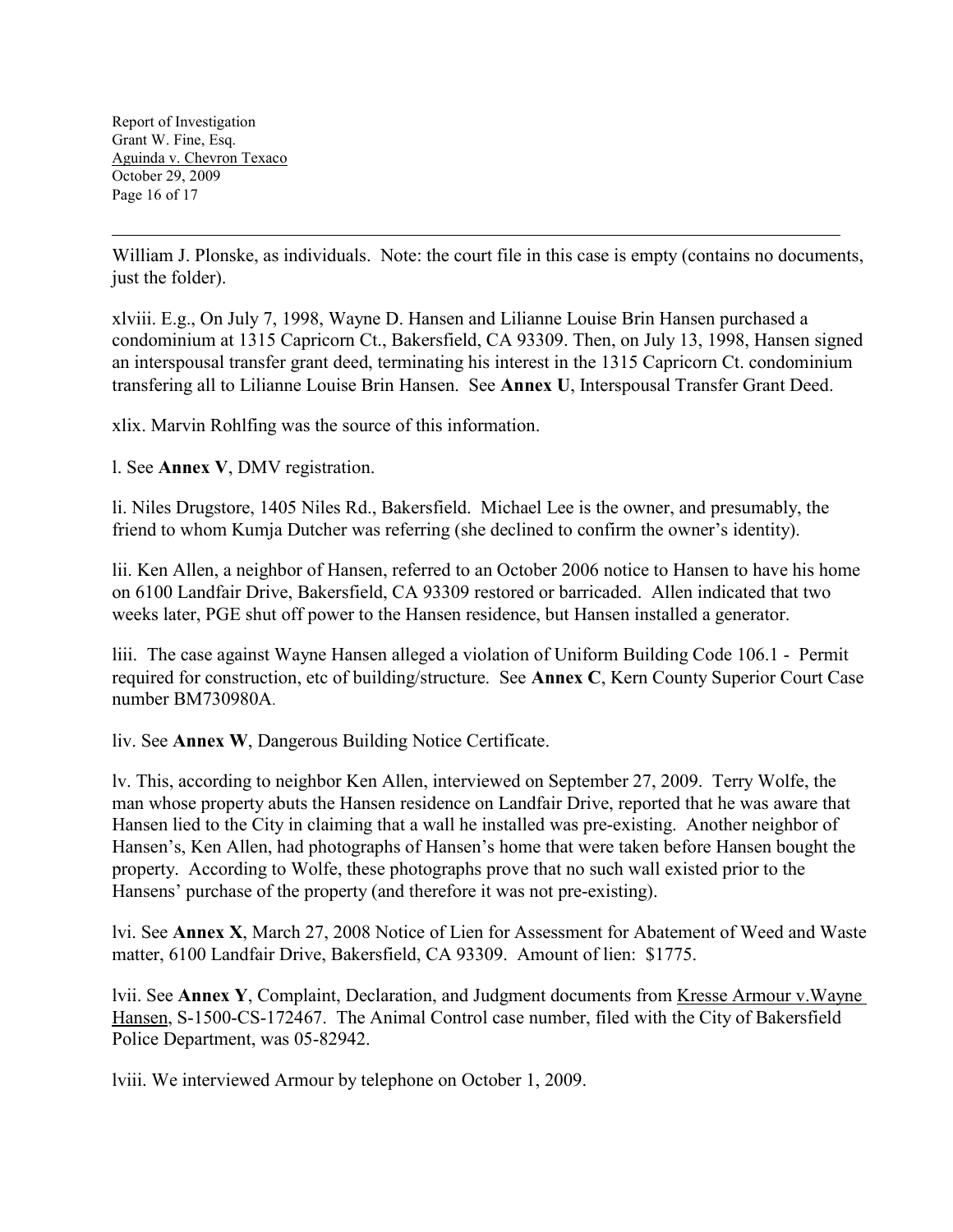lix. See **Annex Y**, Kresse Armour declaration, Kern county case number S-1500-CS-172467.

lx. These records were obtained through the Office of Transparency in Ecuador.

lxi. See **Annex B**, Immigration records documenting a 3 day trip from September 27 to September 29, US-Ecuador-US, by air. And, a trip of unknown duration (no information regarding his entry into Ecuador, but he departed Ecuador on August 6, on which date he left on a flight to Panama from the city of Guayaquil, Ecuador.

lxii. See **Annex B**, documenting the following trips by Hansen to Ecuador: (1) 9/28/07, arrived Quito from US via Lacsa flight 661, 10/10/07, departed to Peru by air; (2) 9/6/07, arrived from US via air, 9/20/07, left by land to Rumichaca, Colombia; (3) 4/12/07, arrived from Colombia to Quito, 4/18/07, left Quito for US via Continental flight 654; (4) 4/8/07, arrived Quito from Colombia, via Icaro flight 233, 4/11/07, left from Quito to go to US via air; (5) 3/7/07, arrived from US, via American 931, 4/2/07, left Quito for Colombia, via Icaro 232 (6) 1/10/07, arrived in Quito from USA via Continental 653, 1/17/007, left Quito.

lxiii. See **Annex Z**, redacted page from Hinton's cell phone records indicating a six-minute incoming call from this number on July 14, 2009.

lxiv. We interviewed Hinton on October 17, 2009.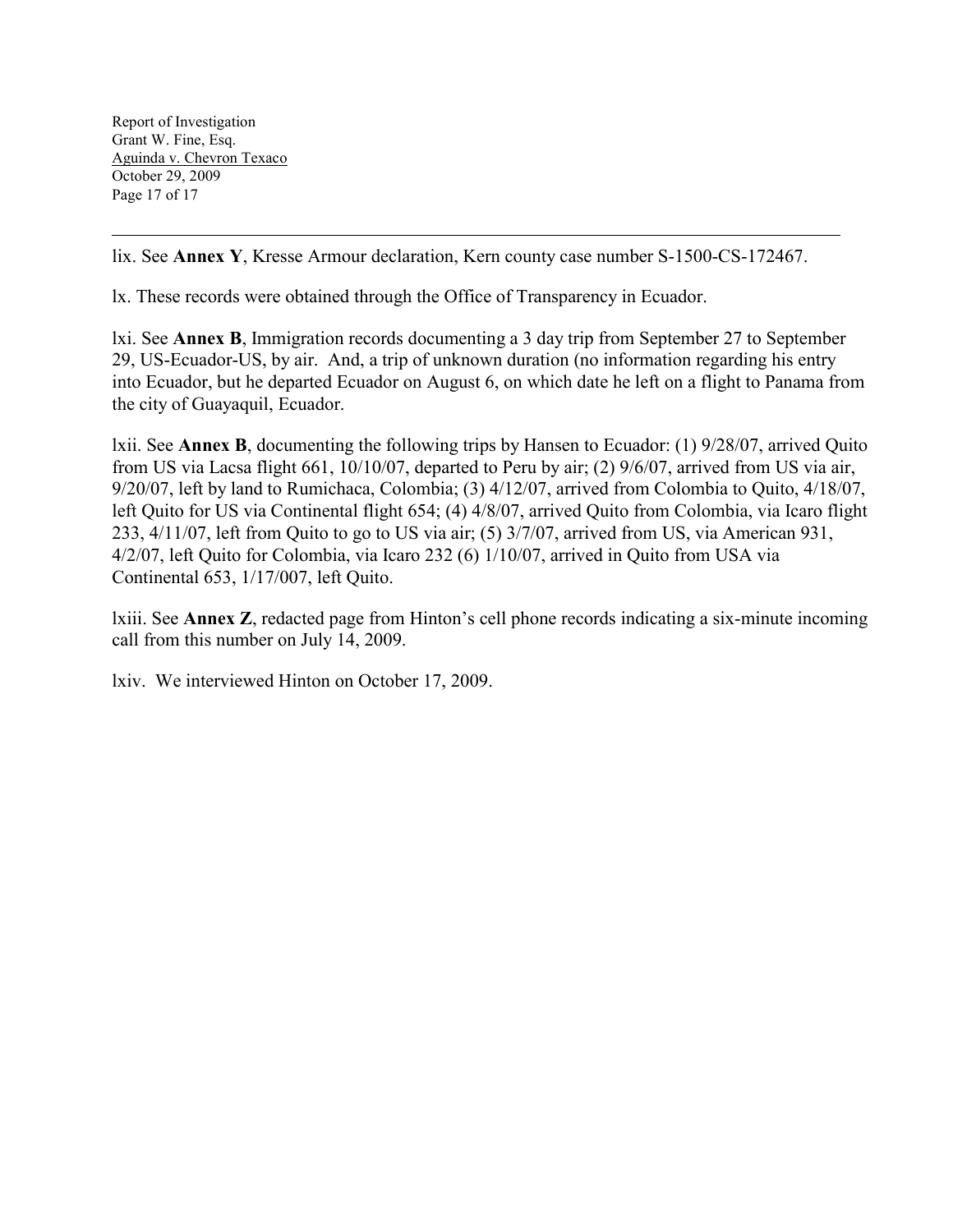# **TABLE OF ANNEXES<sup>1</sup>**

| <b>Annex A:</b> | Judgment and Probation/Commitment Order, U.S. District Court,<br>Southern District of Texas, Case No. CR-86-440. |
|-----------------|------------------------------------------------------------------------------------------------------------------|
| <b>Annex B:</b> | Wayne Hansen's entry and exit records, Immigration Agency of the<br>National Police of Ecuador.                  |
| <b>Annex C:</b> | Misdemeanor Charge for Construction Permits, Kern County Superior<br>Court Case number BM730980A.                |
| <b>Annex D:</b> | Wayne Hansen's military discharge documents, Kern County Recorder's<br>Office.                                   |
| <b>Annex E:</b> | Letter of Authorization signed by Wayne Hansen.                                                                  |
| <b>Annex F:</b> | Financial Affidavit, CR-86-440.                                                                                  |
| <b>Annex G:</b> | Inmate Locator information, Wayne Hansen, Federal Registration Number<br>31246-079.                              |
| <b>Annex H:</b> | Sentencing Orders for [REDACTED], Enrique Ochoa-Castaños,<br>Henry Campina and Martha Sierra.                    |
| <b>Annex I:</b> | San Bernardino Superior Court - Central, case number SFL 88175.                                                  |
| Annex J:        | Petition for Dissolution of Marriage.                                                                            |
| <b>Annex K:</b> | Real Property Transaction Record, Westlaw.                                                                       |
| <b>Annex L:</b> | Deed of Trust with Assignment of Rent as Additional Security,<br>Dutcher/Plonske.                                |
| <b>Annex M:</b> | Bank Statements, Wells Fargo, Leslie Dutcher.                                                                    |
| <b>Annex N:</b> | Inmate Locator Information, Leslie Dutcher.                                                                      |
| <b>Annex O:</b> | Declaration of Kumja Dutcher, Kern County case no. 574243.                                                       |
| <b>Annex P:</b> | Copies of <i>Carte D'indentification</i> and International Driver's Permit,<br>Leslie "Emerson".                 |
| <b>Annex Q:</b> | LA Weekly article.                                                                                               |
| <b>Annex R:</b> | Checking Account Documents, Kern County Case number 574243.                                                      |

 $\overline{\phantom{a}}$ 

 1 To review omitted annexes, contact: Karen Hinton at 703-757-0601 or Karen@hintoncommunications.com